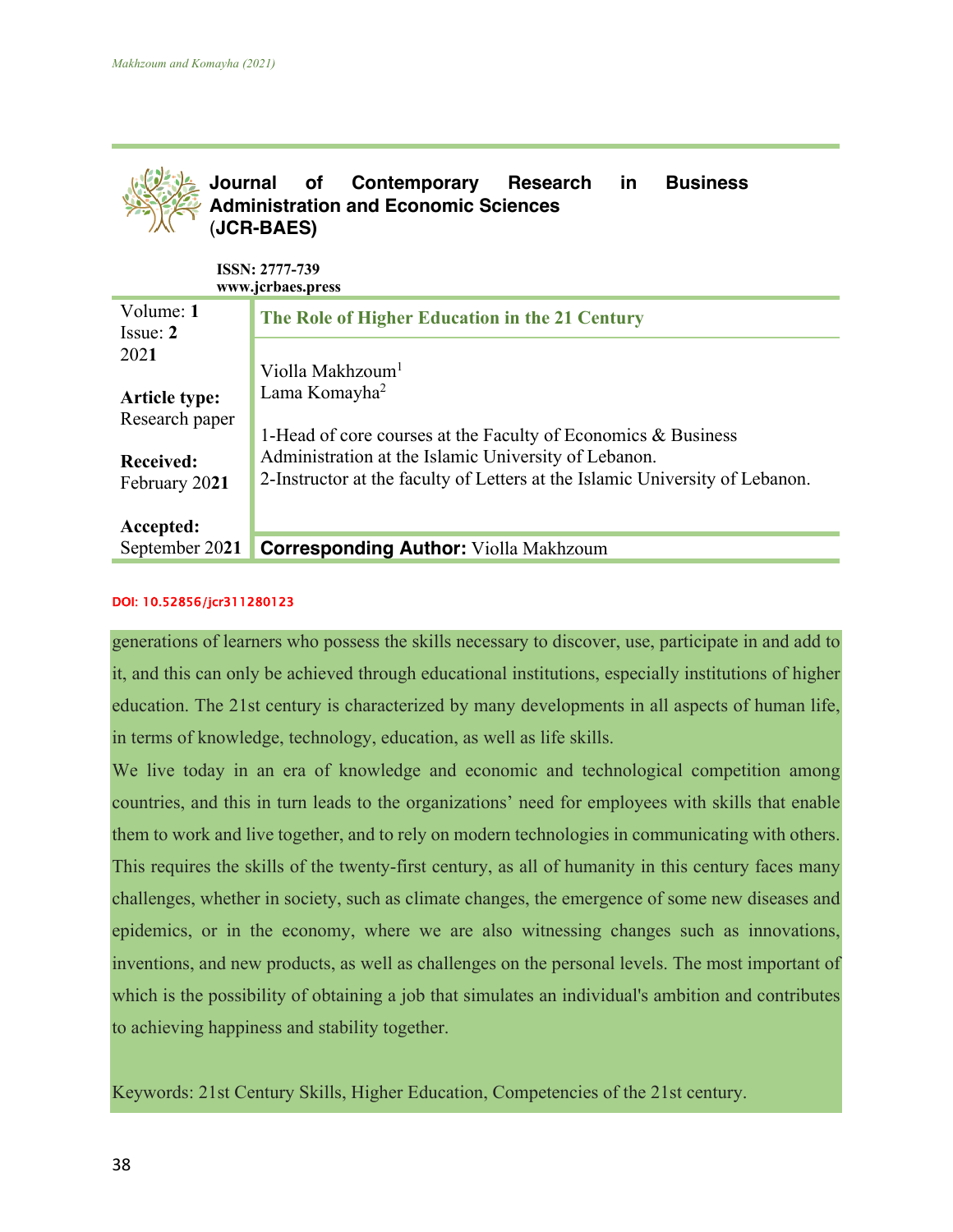This century, which depends on knowledge and its economy, requires the preparation of generations of learners who possess the skills necessary to discover, use, participate in and add to it, and this can only be achieved through educational institutions, especially institutions of higher education (Agarwal, 2009).

Therefore, higher education, and in light of all these requirements, faces great challenges, identified by UNESCO in 2019 (Agnoli et al., 2018, p.169), in "assimilating science and technology, raising professional skills and competencies, and developing society into a community of knowledge in order to be able to compete in the global labor market," especially since education continuous life is the required formula that is irreplaceable for everyone.

To keep pace with this rapidly changing and highly complex environment, there are a number of skills that allow the owner to deal with all the transformations previously mentioned, bearing in mind that these skills are not only the result of this century, but rather an extension of the basic skills that individuals have possessed in the past (Alba et al., 2009), due to the fact that skills are not to be overlooked. In the twenty-first century,

old skills were added, and what enabled the individual to live more efficiently at a time when many demands became of renewed skills and competencies, and these skills are:

# **- Creativity**

It is one of the most important success factors and the basic criterion for building the competitive advantage of organizations, as well as that human capital and technology are among the basic and important elements for the success of any organization (Barak, 2017), especially since in the near future we will be forced to work with robots, which requires new ways of thinking; that is why human creativity is the key for that.

## **- Emotional Intelligence**

A person's ability to perceive, control, and express their emotions, as well as an awareness of others' emotions, describes their emotional intelligence (El-Chaarani 2013; El-Chaarani, 2016). Knowing that machines cannot easily replace the human ability to communicate with another human being, so the labor market in the near future will need employees who have a high IQ (Basu et al., 2006).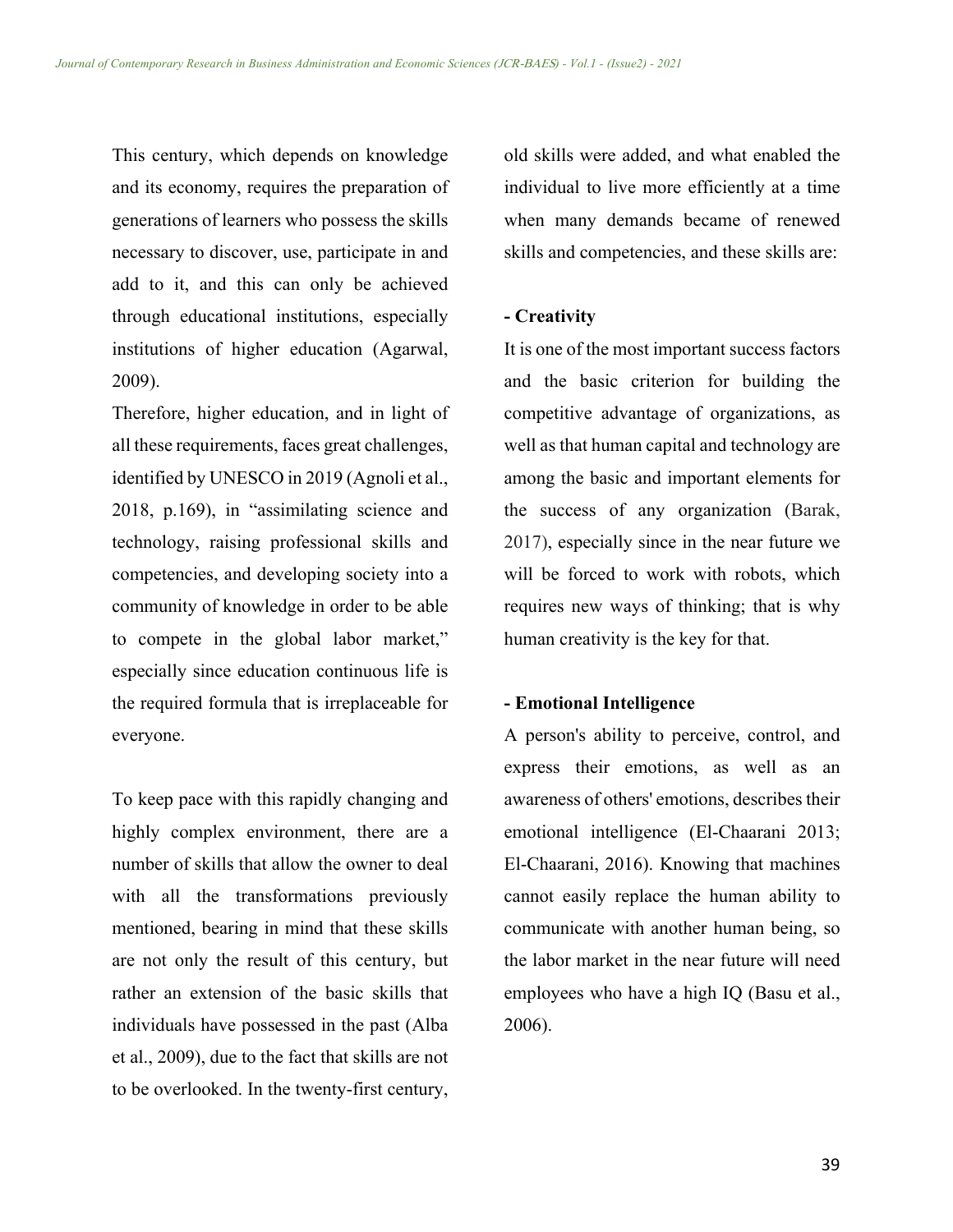## **- Analytical - critical thinking**

Anyone who has the skills of critical thinking can propose innovative solutions and ideas, through which he/she can arrive at a solution to complex problems using logic and evaluating arguments.The first step in critical thinking is to analyze the information flow from various resources. After observation, a person with strong analytical thinking will rely on logical thinking rather than emotion, collect the positives / negatives of the situation and be open to the best possible solution (Cleary and Quinn, 2016). Therefore, people with strong analytical thinking will be needed to navigate the human / machine labor division.

## **- Active Learning with a Growth Mindset**

Any future employee needs to learn and grow actively. Therefore, an individual who has a growth mindset can develop his capabilities and intelligence, and his efforts to build skills will lead to higher achievement (Dunne, 2015). Thus, they will face challenges, learn from mistakes and actively seek new knowledge.

## **- Judgment and decision making**

Human decision-making will become more complex in the workplace in the future, as machines and data can process information and provide insights that are impossible for humans to collect. What makes managers and leaders in dire need to make appropriate, logical decisions with the highest level of responsibility (Helyer and Lee, 2014).

#### **- Interpersonal communication skills**

The ability to exchange information between people will be a vital skill during the Fourth Industrial Revolution. This means that people must sharpen their ability to communicate with each other so that they can communicate the correct idea, when presenting or receiving various types of information such as conveying ideas and feelings to other parties, or expressing what is happening around them (Lingel and Golub, 2015).

# **- Driving skills**

Preparing leaders who possess specific skills, caring for them and caring for them is the decisive factor in the present and future of people. Moreover, successful leadership is able to make the right decisions by absorbing the present and anticipating the future (Nabi et al., 2018). In addition to his mastery of teamwork, whatever the skills and abilities of the multitudes of people, they need someone to define goals, mobilize energies, assign tasks, know abilities, refine skills, and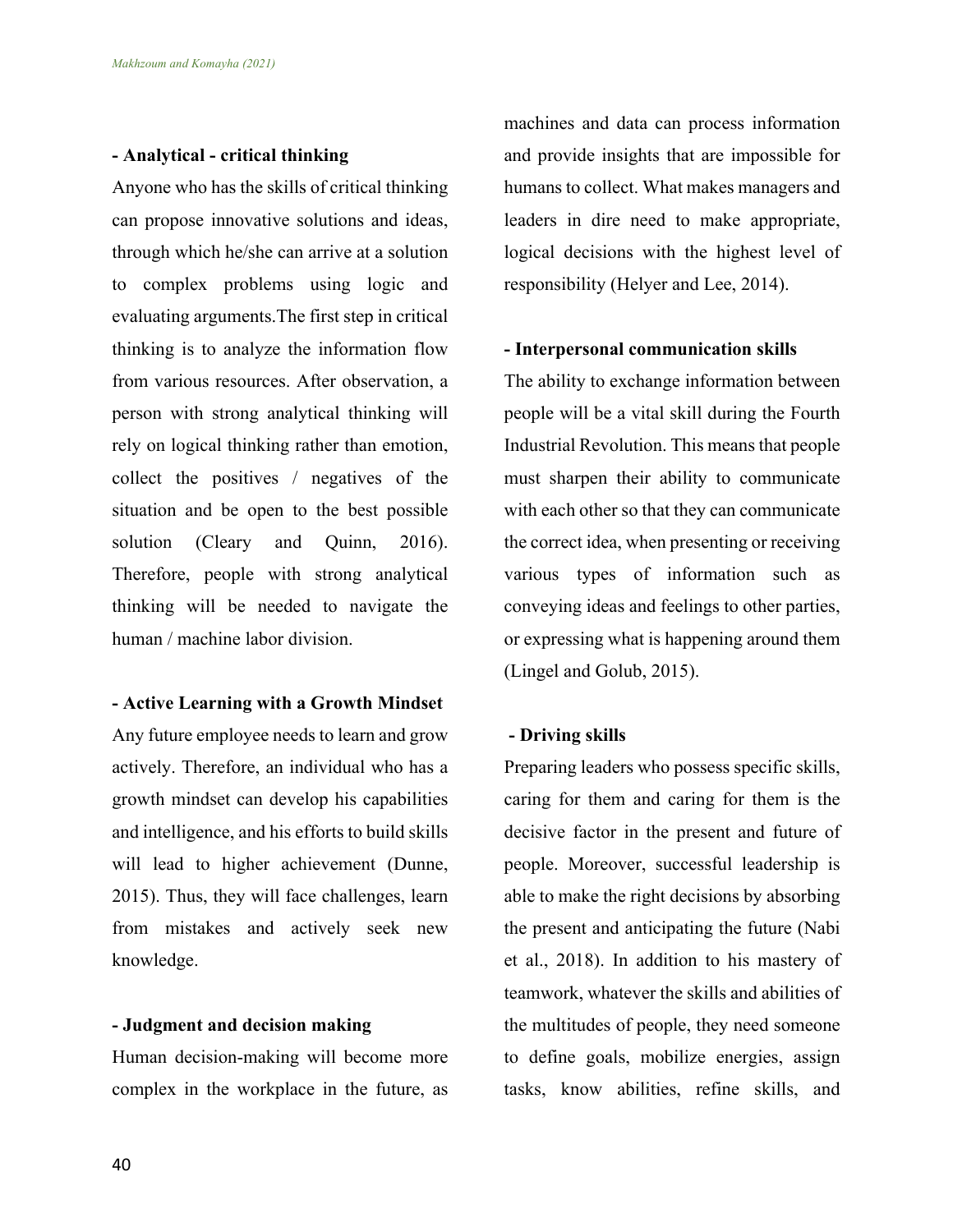evaluate performance, which is the active and influential factor in people's lives.

#### **- Diversity and cultural intelligence**

As our world and our workplaces have become more diverse and open, it is crucial that individuals have the skills to understand respect and work with others despite differences in race, culture, language, age, gender, sexual orientation, political or religious beliefs, etc (Behar-Horenstein and Niu, 2011).

The ability to understand and adapt to others who may have different ways of perceiving the world will not only improve how people interact within the company, but also potentially make the company's products and services more inclusive and successful.

# **- Technology skills**

The Fourth Industrial Revolution is fueling technological innovations such as artificial intelligence, big data, virtual reality ... etc.

At a basic level, employees in most roles will be required to access data and determine how to act on it. This would need some technical skills and competencies.

Accordingly, everyone needs to be able to understand the potential impact of new technologies on their industry, business, and job (Blikstein, 2013).

## **- Embrace change**

Given the speed of change in the future workplace, people should be flexible and able to embrace and cope with changes around them (Cottrell, 2017).

Not only will our brains need to be resilient, but we will also need to be adaptive because we are required to deal with changing workplaces, expectations, and skill sets.

One of the key skills during the Fourth Industrial Revolution will be the ability to see change not as a burden but as an opportunity for growth and innovation.

# **- Thinking outside the box**

It means that we think in a different way, unconventional, or from a new perspective, and we try to find new ways of thinking creatively, without hindrances or restrictions. Also, thinking outside the box is meant to invoke creative thinking in each of us to solve a problem that he/she may face and work to provide an appropriate solution to it (Fletcher and Sarkar, 2013).

Education does not stop at a specific time, but rather extends throughout a person's life, thus enabling him/her to always acquire everything new. And since the university is one of the institutions of education and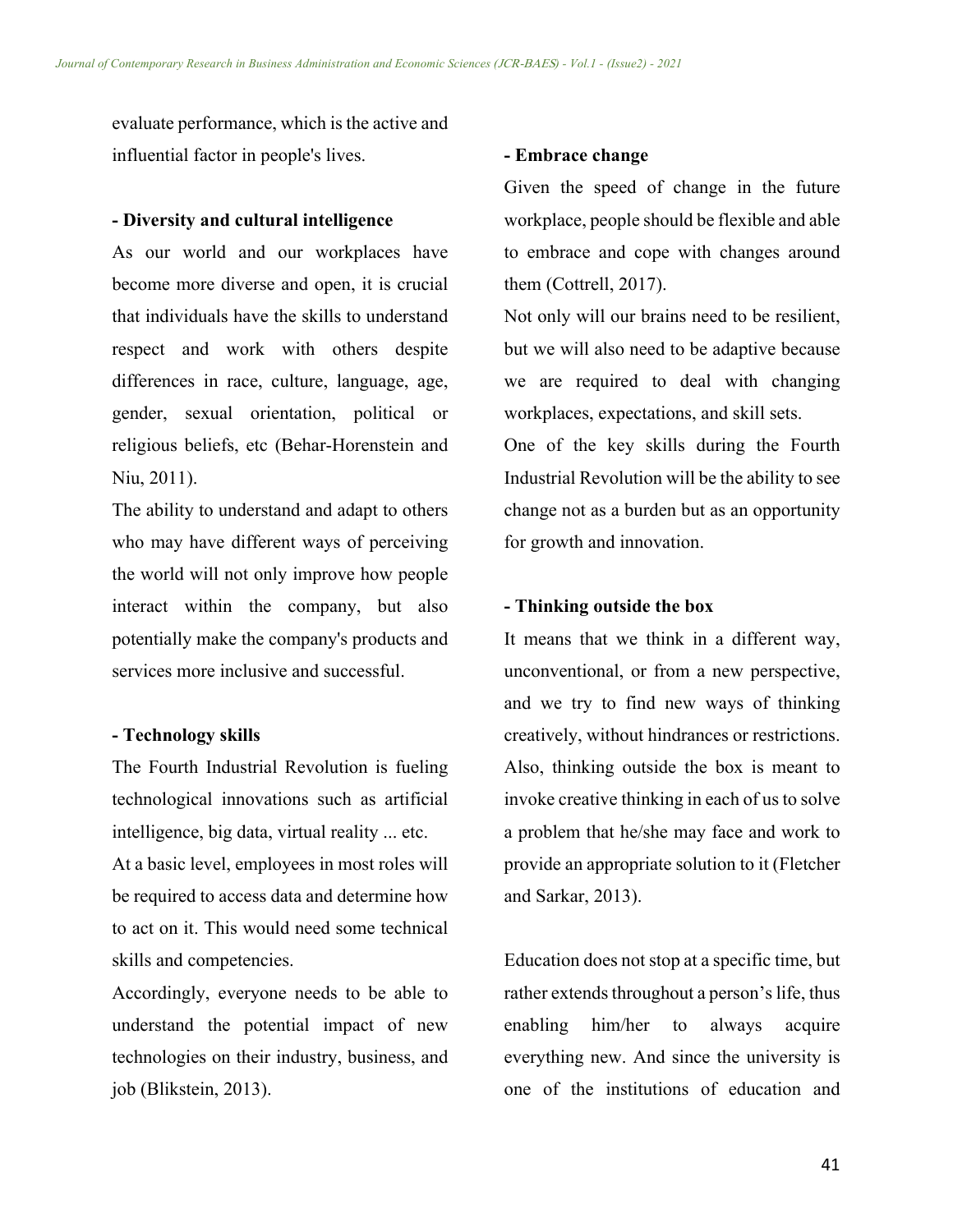upbringing in society, and the highest degree of the pyramid in the education system, and with the developments and changes that the "university" has witnessed as a concept and organization, the latter acquired with the passage of time a set of features.

This is because it is a place of mental excellence, education of thought, and objective knowledge, in addition to being a place for the production of knowledge for its own sake and transmitting it to those who can assimilate and benefit from it.

The country's economy is also linked to higher education because it is one of the most important basic means that pump into the labor market a number of workers that are supposed to have been prepared in the way required to keep pace with the skills of the twenty-first century, and because higher education is an institution in which experiences, knowledge and skills converge, it bears the responsibility of preparing generations to serve the community in all the branches of science, professions, and skills, and the dissemination and development of specialized knowledge, as its institutions vary to include the university, the college, and the university institute.

Accordingly, these new data require expertise and skills that are not available to universities of teaching and indoctrination, which have no place today in a society in which knowledge is multiplied at a breakneck speed, and the fore is for universities that depend in their curricula on empowering students with the technologies of the twenty-first century.

In order for universities and higher education institutions to play this active role, they must communicate effectively with society to know its needs and weaknesses in order to be able to contribute to the acceleration of its development, and to define the roles that it should play, and the priorities required of it, and to define strategies and plans for the development of human capital to invest it in developing the creative capabilities of higher education students, by pushing knowledge, experiences and behavior towards continuous development and learning.

Human capital is defined as "all the knowledge, talents, skills, abilities, experiences, training, and wisdom possessed individually and collectively by individuals. These resources are the total capacity of the people, which represents a form of wealth that can be directed to achieve the goals of the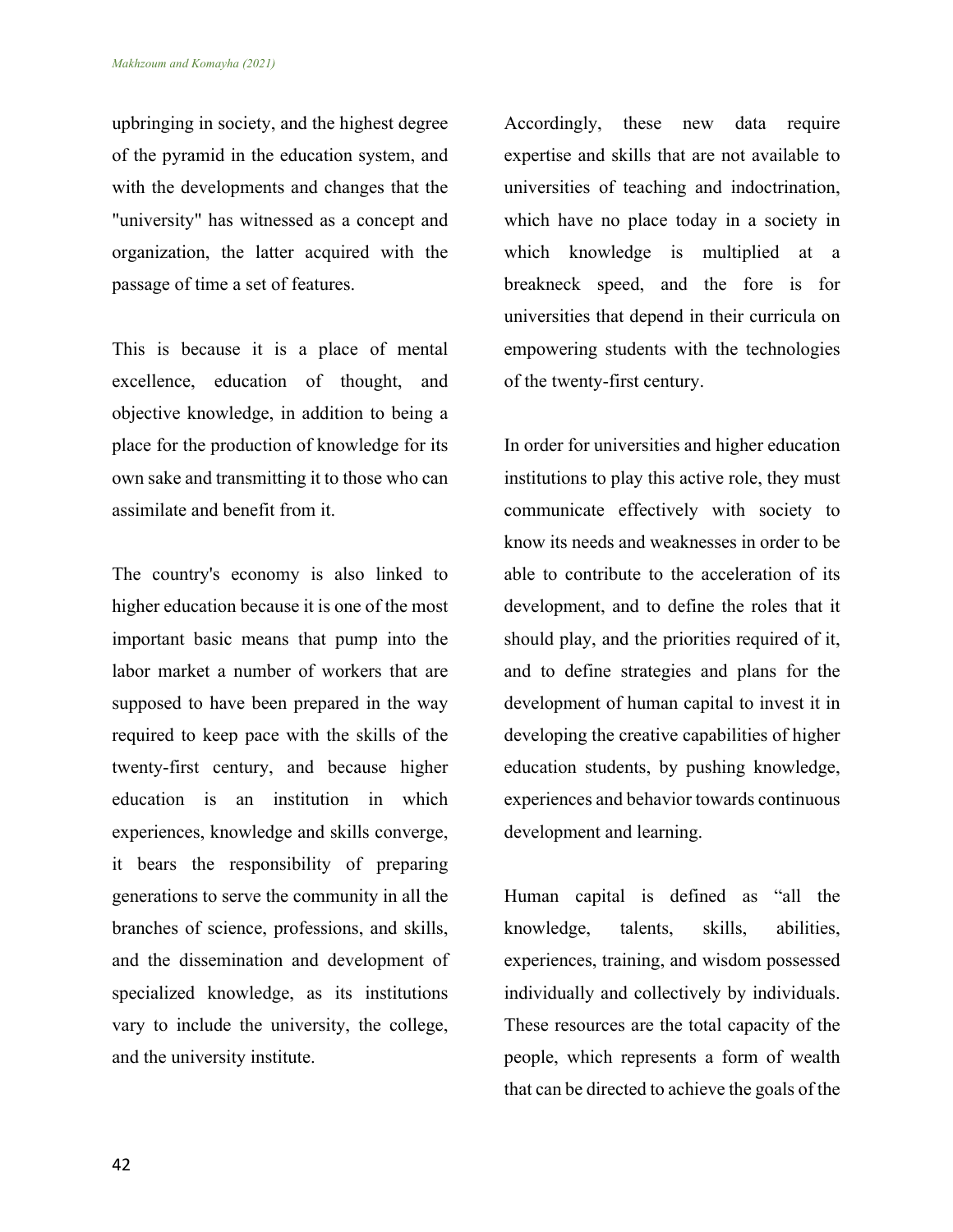nation or state or part of those goals. " (Cleary and Quinn, 2016, p.117)

So we can say that higher education institutions contribute to the formation of the students' personality, building their cognitive and behavioral skills, enabling them to be autonomous to be able to make independent personal decisions with wisdom and logic, and here we do not mean absolute individual independence, but rather, we mean strengthening self-confidence and not relying on others in order to extract dependent values from the conscience to encourage students to take individual and creative initiatives that are the basic criterion in university work.

#### **References**

1.Agarwal, S. C. (2019). World Economic Forum & its Organization, Membership & Activities. *International Journal of Tax Economics and Management*. 2(3), 1-15.

2.Agnoli, S., Runco, M. A., Kirsch, C., and Corazza, G. E. (2018). The role of motivation in the prediction of creative achievement inside and outside of school environment. *Thinking Skills and Creativity*, *28*, 167-176.

3.Alba, E., Blum, C., Asasi, P., Leon, C., and Gomez, J. A. (Eds.). (2009). *Optimization techniques for solving complex problems* (Vol. 76). John Wiley & Sons.

4.Barak, M. (2017). Science teacher education in the twenty-first century: A pedagogical framework for technology-integrated social constructivism. *Research in Science Education*, *47*(2), 283-303.

5.Basu, S., Fernald, J. G., and Kimball, M. S. (2006). Are technology improvements. Economics 58(3), 273-289.

6.Behar-Horenstein, L. S., and Niu, L. (2011). Teaching critical thinking skills in higher education: A review of the literature. *Journal of College Teaching & Learning (TLC)*, *8*(2). 7.Blikstein, P. (2013). Digital fabrication and 'making'in education: The democratization of invention. *FabLabs: Of machines, makers and inventors*, *4*(1), 1-21.

8.Cleary, P., and Quinn, M. (2016). Intellectual capital and business performance. *Journal of Intellectual Capital*. vol. 17, no. 2.

9.Cottrell, S. (2017). *Critical thinking skills: Effective analysis, argument and reflection*. Macmillan International Higher Education.

10.Dunne, G. (2015). Beyond critical thinking to critical being: Criticality in higher education and life. *International Journal of*  Educational Research, 71, 86-99.

11. El-Chaarani H., (2016), Exploring the Impact of Emotional Intelligence on Portfolio Performance, Humanomics, Vol.32 (4).